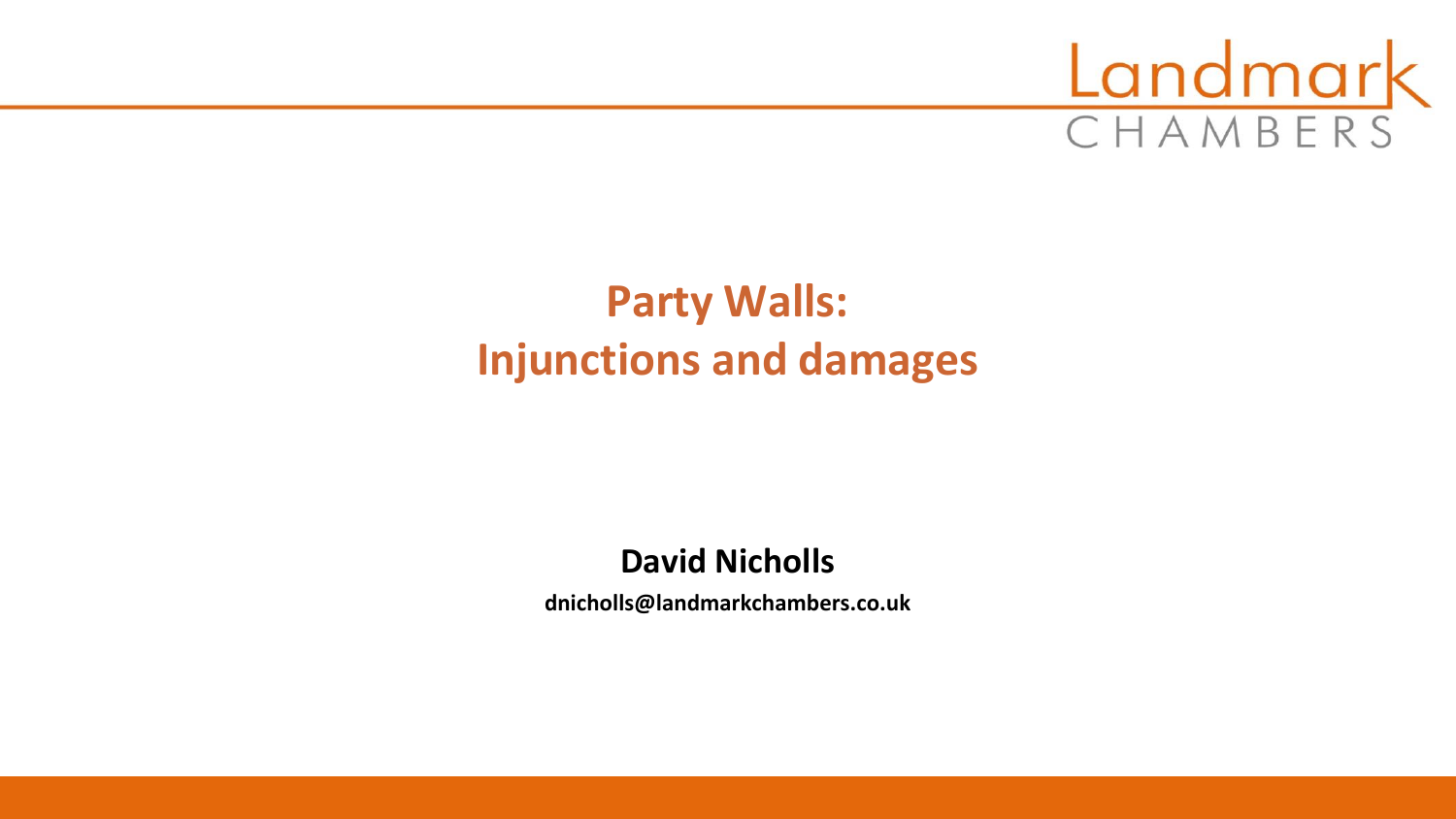## **Claims in a no Award scenario**

- **Trespass**
- **Negligence**
- Nuisance but NB *Andreae v Selfridge & Co.* [1938] Ch 1
	- No cause of action re: demolition of building if they are:
		- Reasonably carried on
		- All reasonable and proper steps are taken to ensure no undue inconvenience to neighbours
- Interference with rights to light
- Interference with rights to support
	- Actionable only if damage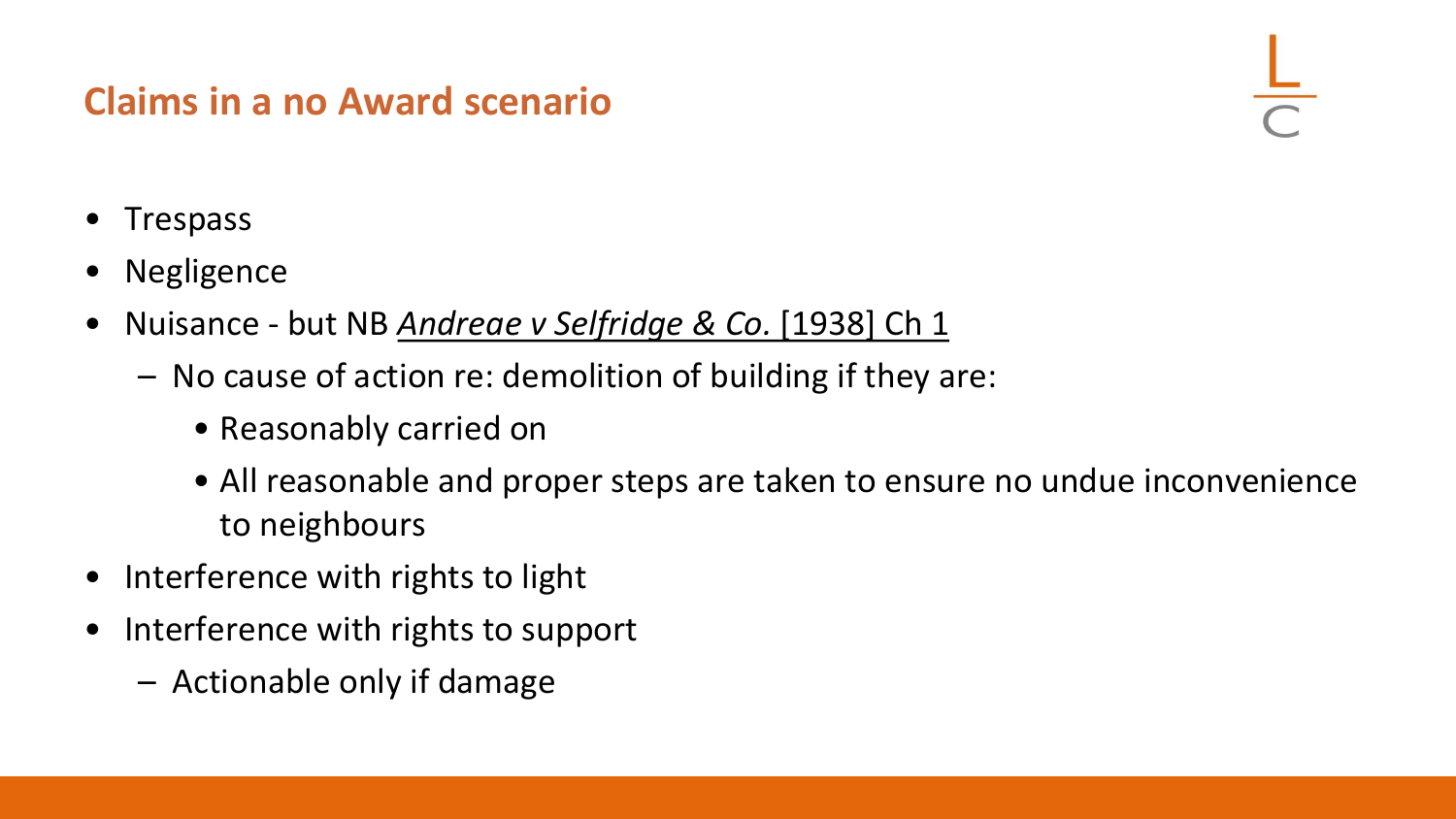# **Injunctions: interim prohibitory**

*American Cyanamid v Ethicon Limited* [1975] AC 396

- Is there a serious question to be tried?
- Is damages an adequate remedy?
- Is a cross-undertaking in damages an adequate remedy for the Defendant?
- What is the balance of convenience?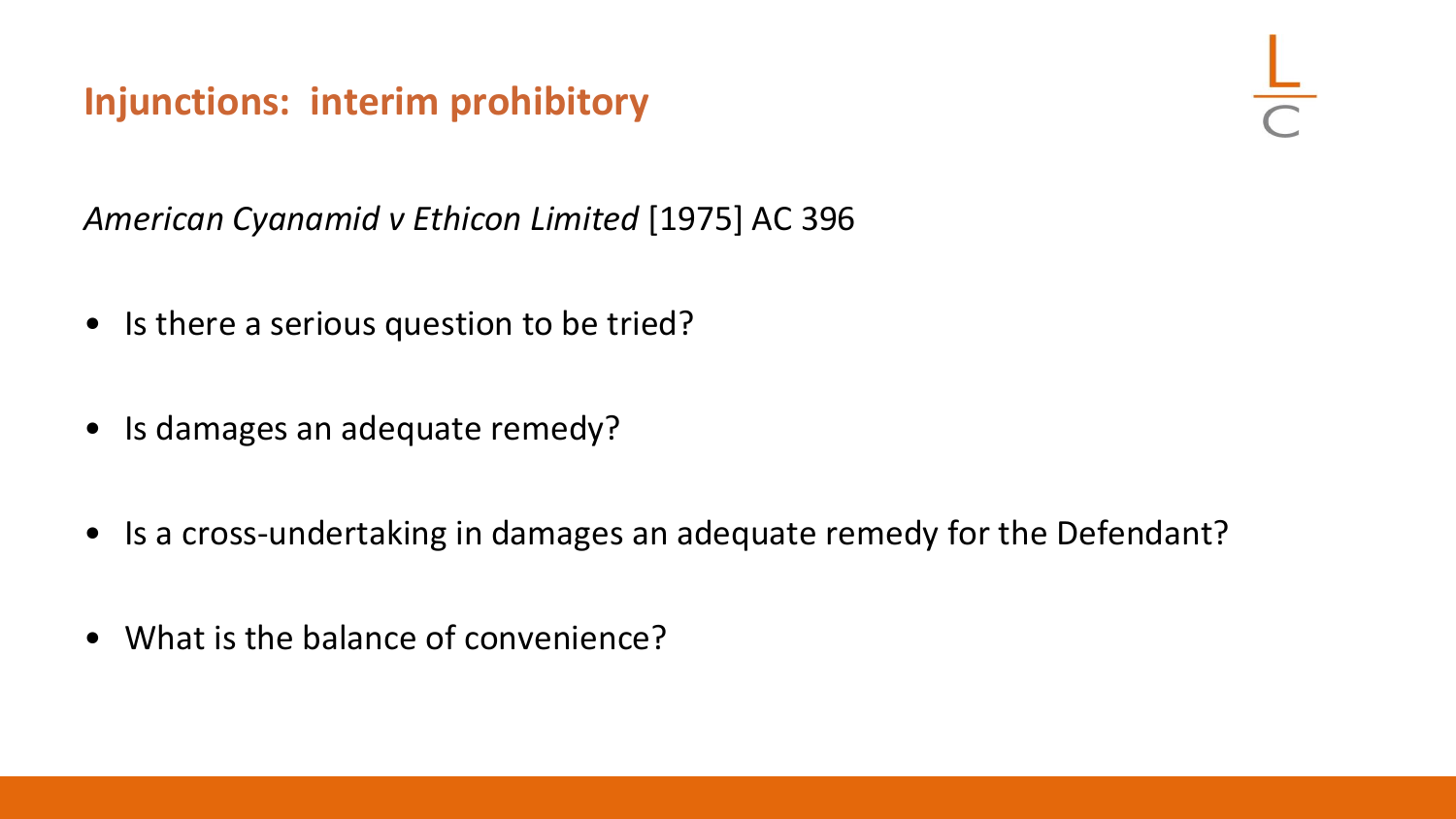# **Injunctions: interim mandatory**

- More intrusive
- Greater risk of contempt proceedings
- Greater waster of time and money if 'wrong'
- More likely to affect the status quo
- Difficult to formulate with precision
- Usually met with reluctance by the court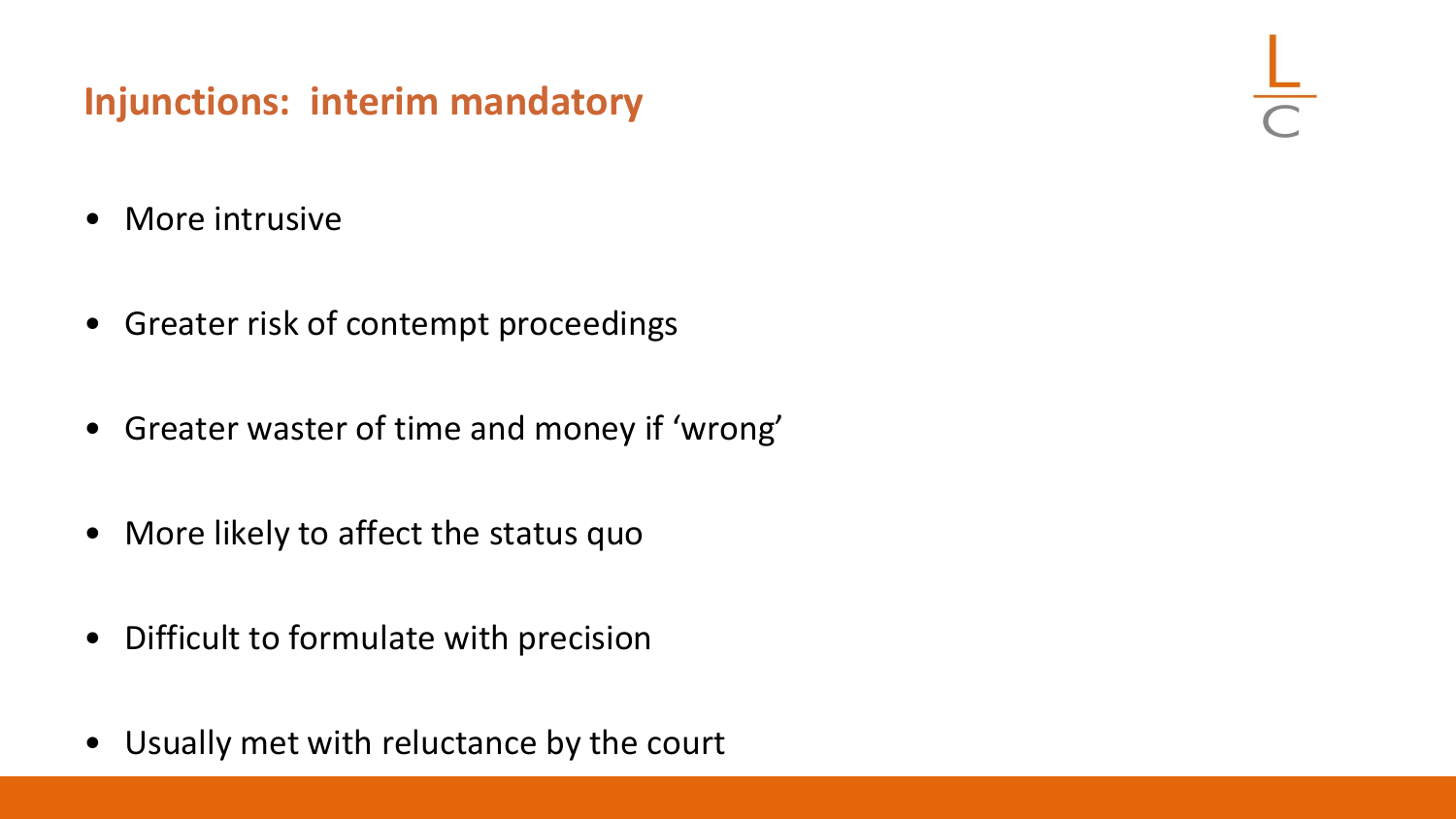# **Injunctions: interim mandatory**

*Zockoll Group Limited v Mercury Communications Limited* [1998] FSR 354

- Take the course which involves the least risk of injustice if it turns out to be 'wrong'
- Ordering a party to take a positive steps may increase the risk of injustice
- Court should feel a 'high degree of assurance' that C will succeed at trial
- But, if not, a mandatory injunction may be justified in an exceptional case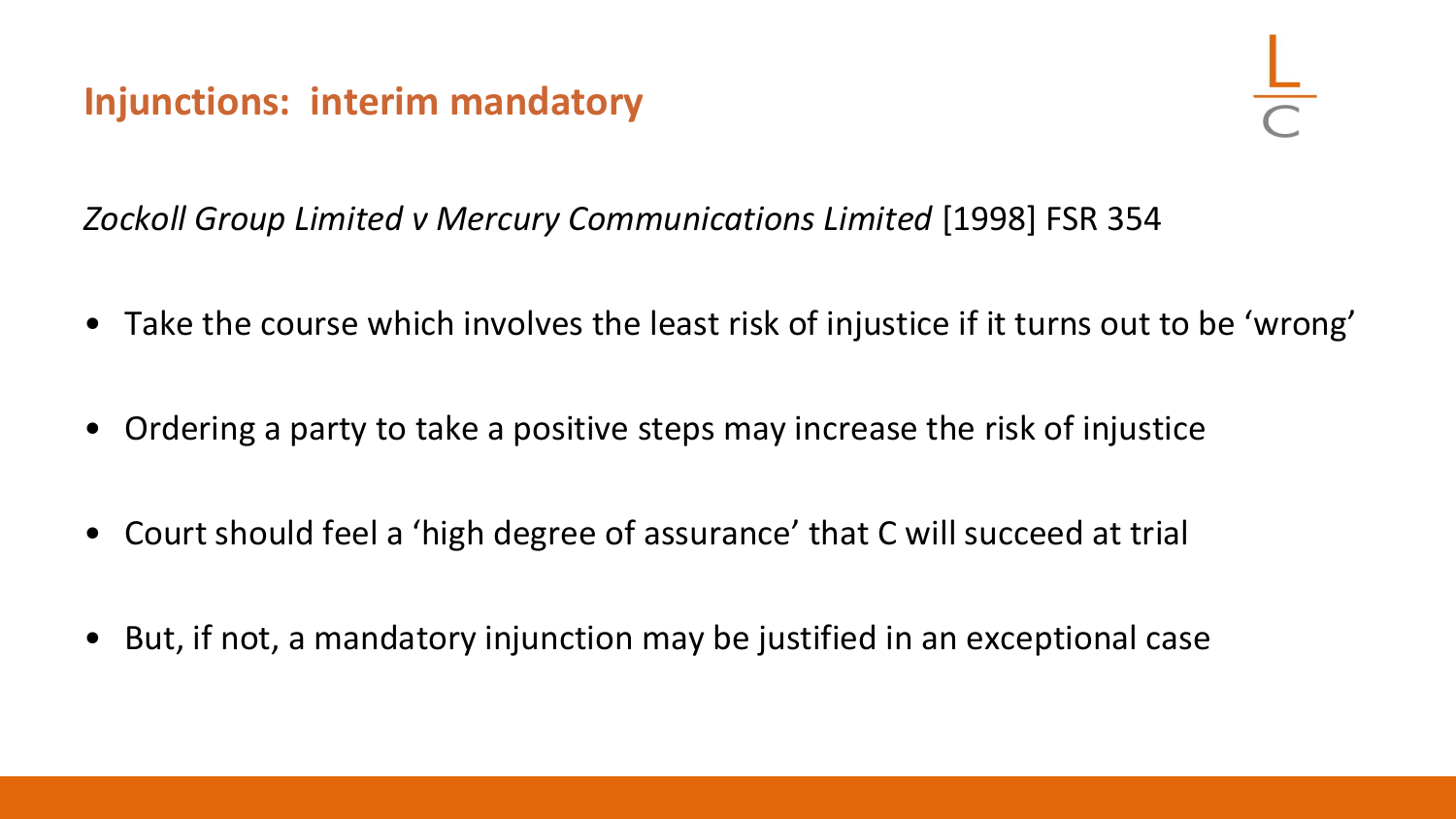### **Examples:**

- PWA notice served
- No PWA award
- Works commenced
- Party wall exposed
- PWA notice served
- PWA award
- Works commenced
- Trespasses outside of the Award:
	- Scaffolding oversailed by one metre
	- Debris left and hoardings erected

- Return date:
	- D did not participate
	- Evidence of 'damage'
- Return date
	- Scaffolding removed
	- C had refused to allow D to remove debris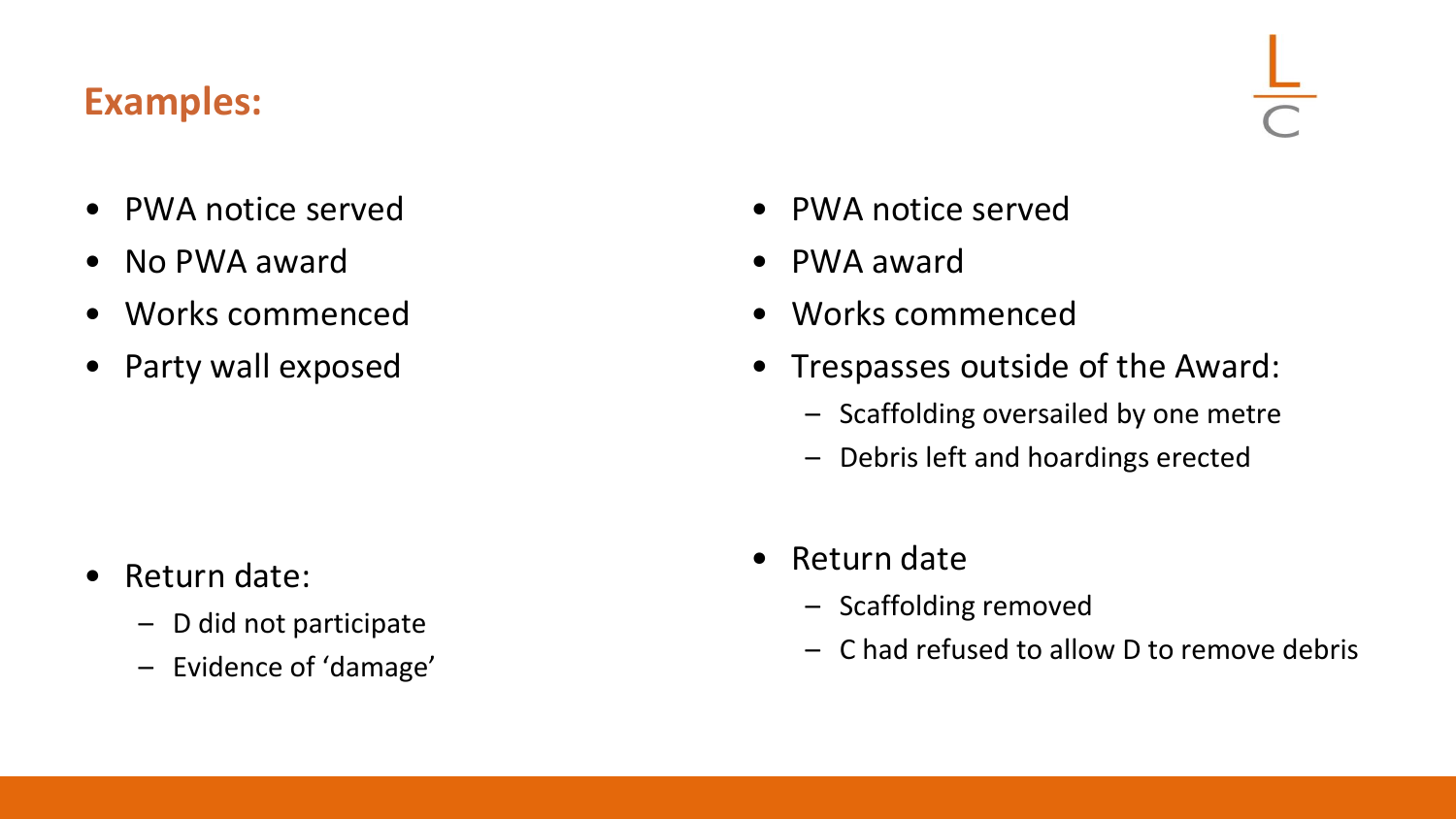*Peabody Trust v Brecher* **(QBD – TCC) (2017)**

- D had shown total disregard for the PWA and its procedures
- D had failed to provide any information to C's surveyor
- D had continued notifiable works despite's C's objections
- Works fully exposed party wall and had caused substantial cracking
- Damage had worsened
- D had not responded to the claim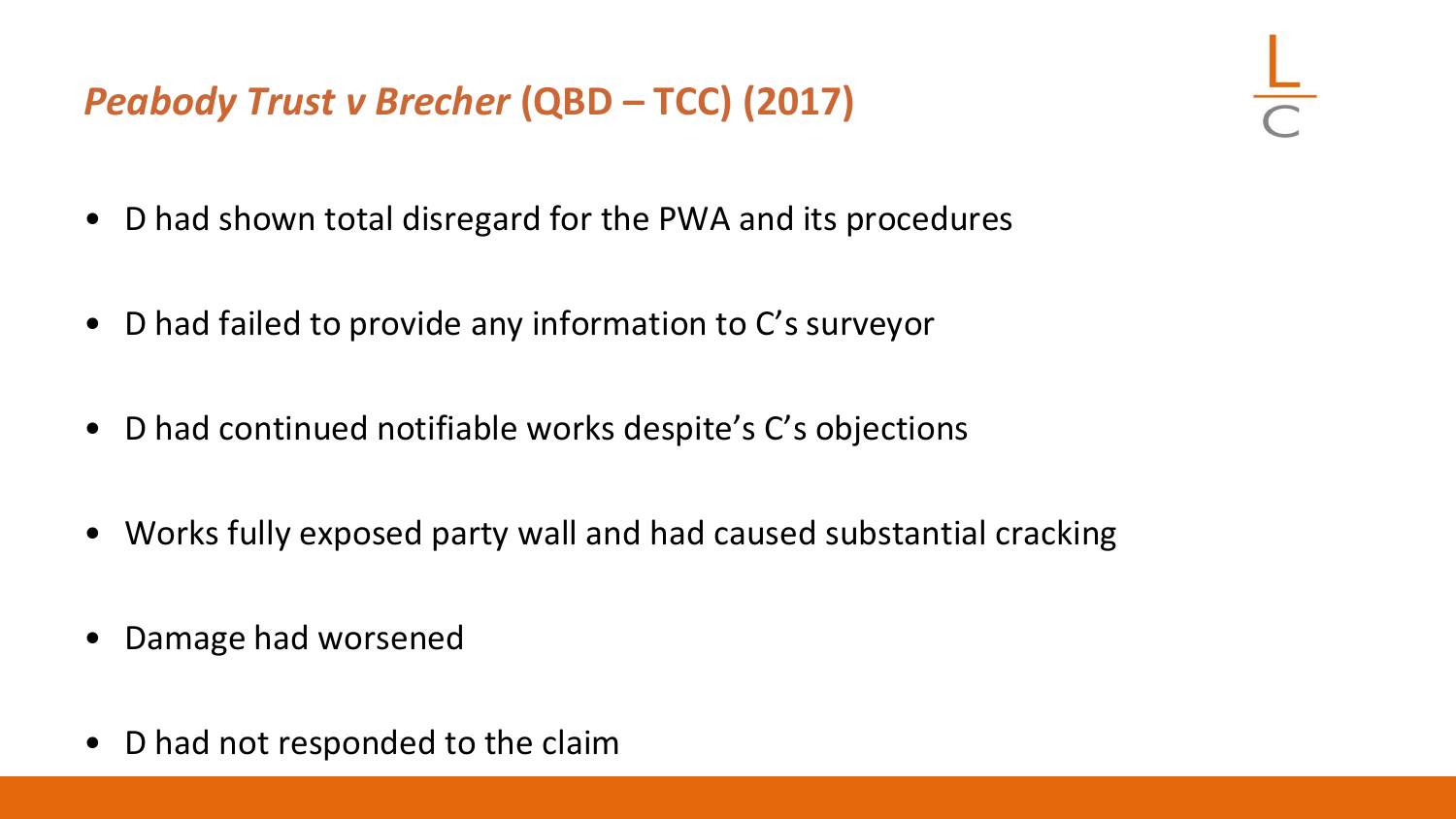# *Apexmaster Limited v URC Thames North Trust* **(ChD) (2018)**

- No real risk of any future trespass
- The injury to C's rights was minor and could be compensated in damages
- Injunction would be oppressive because of minor infringements
- C's highly aggressive approach disentitled it to an injunction in any event.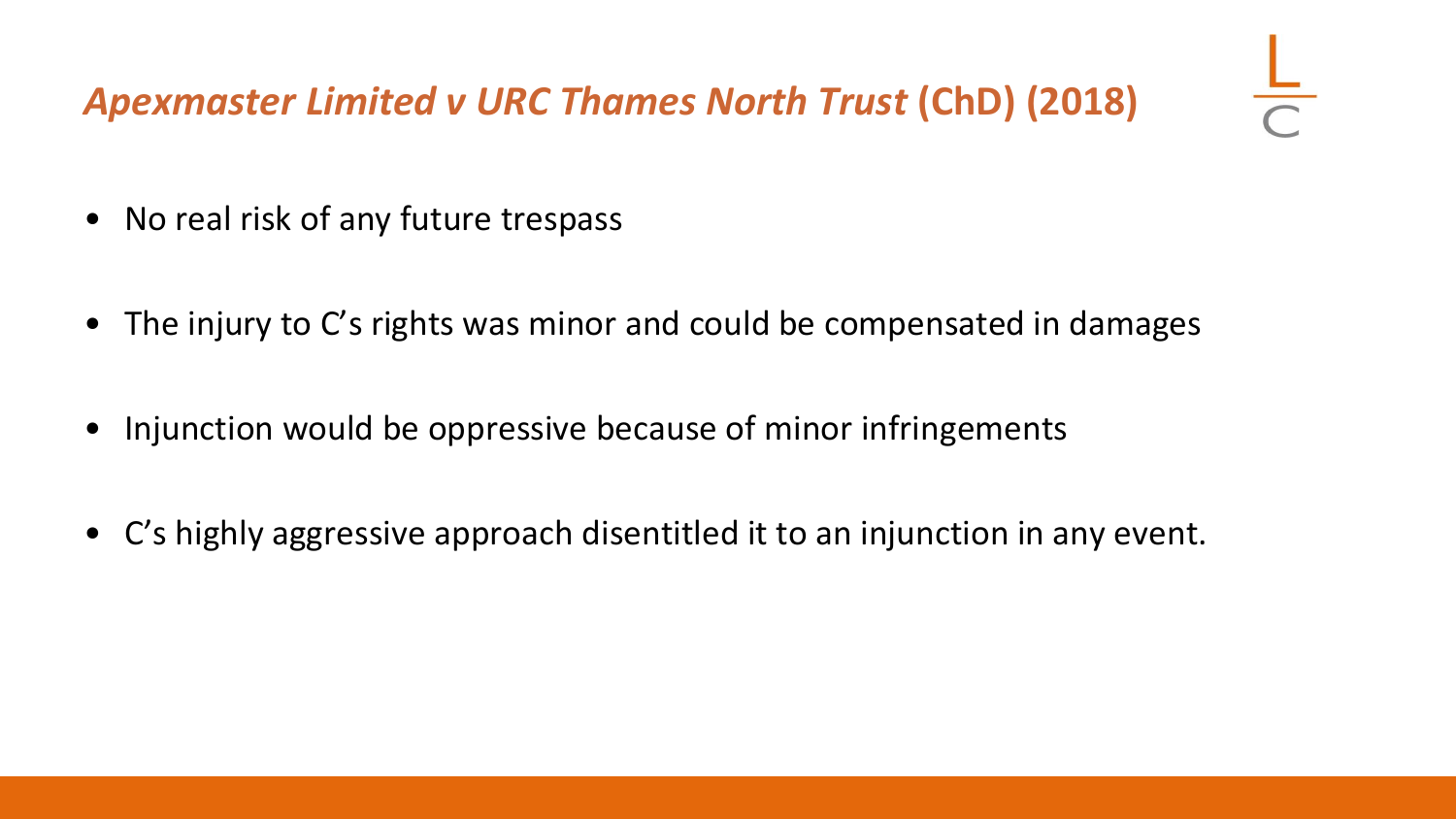### *Apexmaster*

### Context:

"*The application arises in the course of … ordinary development works. … As is normal in such cases, the detailed mechanism of Party Wall awards, negotiated plans, appointed surveyors, and engineering experts is in operation. … In my judgment, there has been nothing extraordinary or unusual about these works: movement and/or subsidence in older London properties is not unknown, the accumulation of some debris over a party wall, or on the property of another, is part of the warp and woof of development life.*

*"That is not to say that an approach which ignores the requirement for a licence or even innocently allows work to start before a Party Wall Award is signed is to be encouraged.*"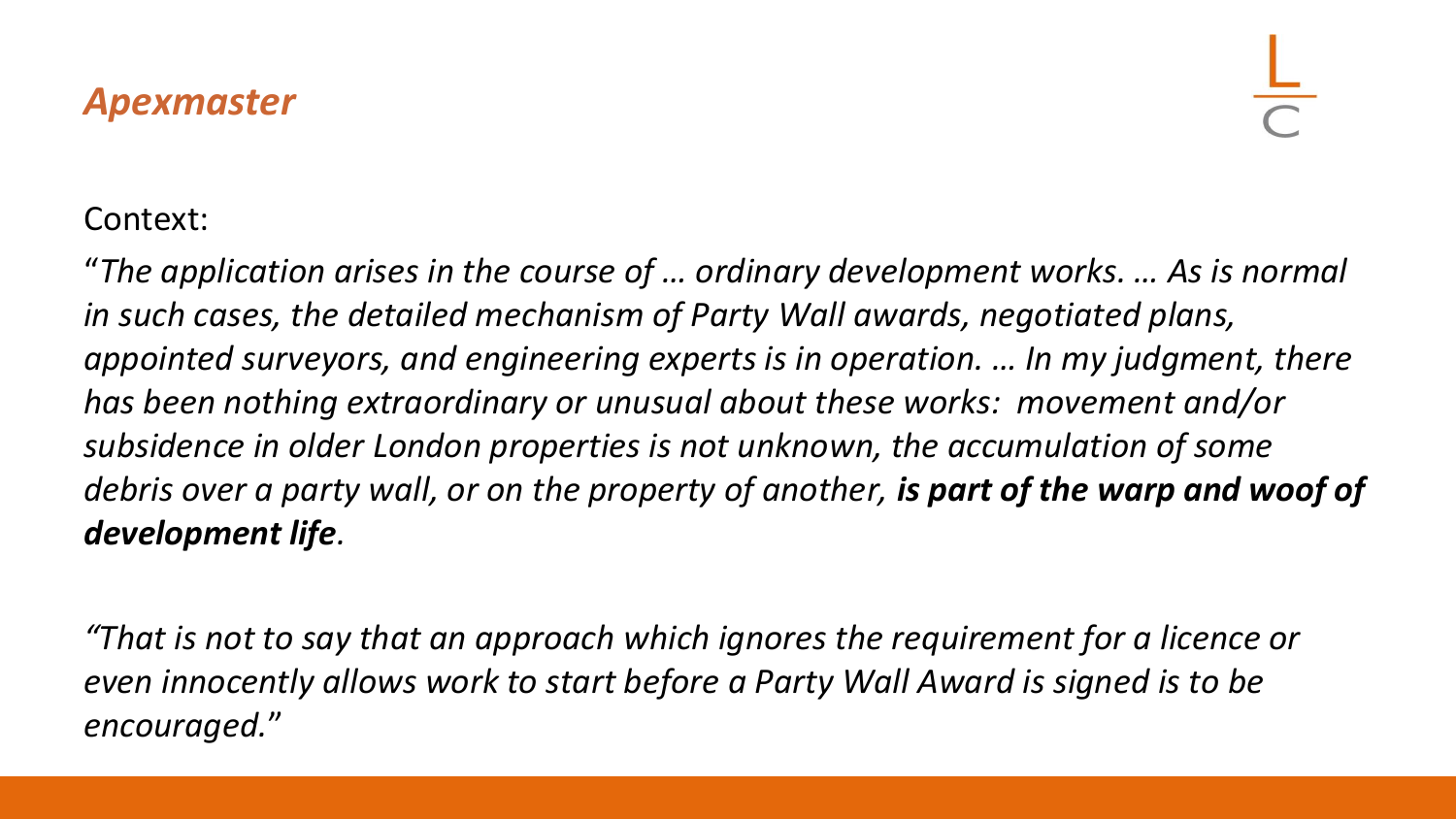# **Quia timet injunctions**

*Vastint Leeds BV v Persons Unknown* [2018] EWHC 2456 (Ch):

- Is there a strong probability that, unless restrained by injunction, D will act in breach of C's rights?
- Would the harm resulting be so grave and irreparable that a remedy of damages would be inadequate?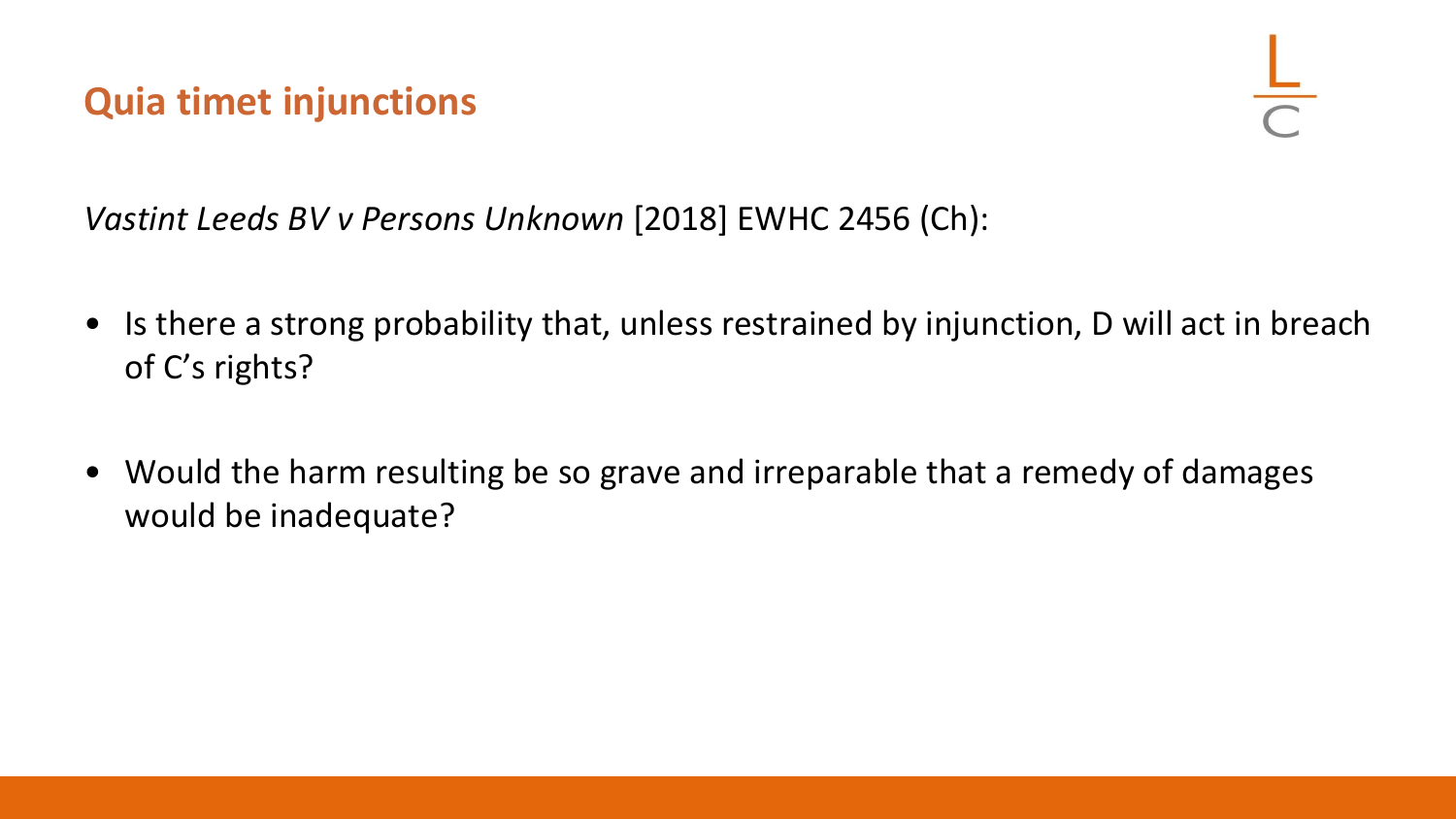## **Problems after an Award is made**

- Claim for damages or specific relief if Award is breached
- Section 7(1): building owner shall not cause '*unnecessary inconvenience*'
- Section 7(2): building owner shall compensate for loss or damage
- Measure of such loss or damage is in accordance with common law principles: *Lea Valley Developments Limited v Derbyshire* [2017] EWHC 1353 (TCC)